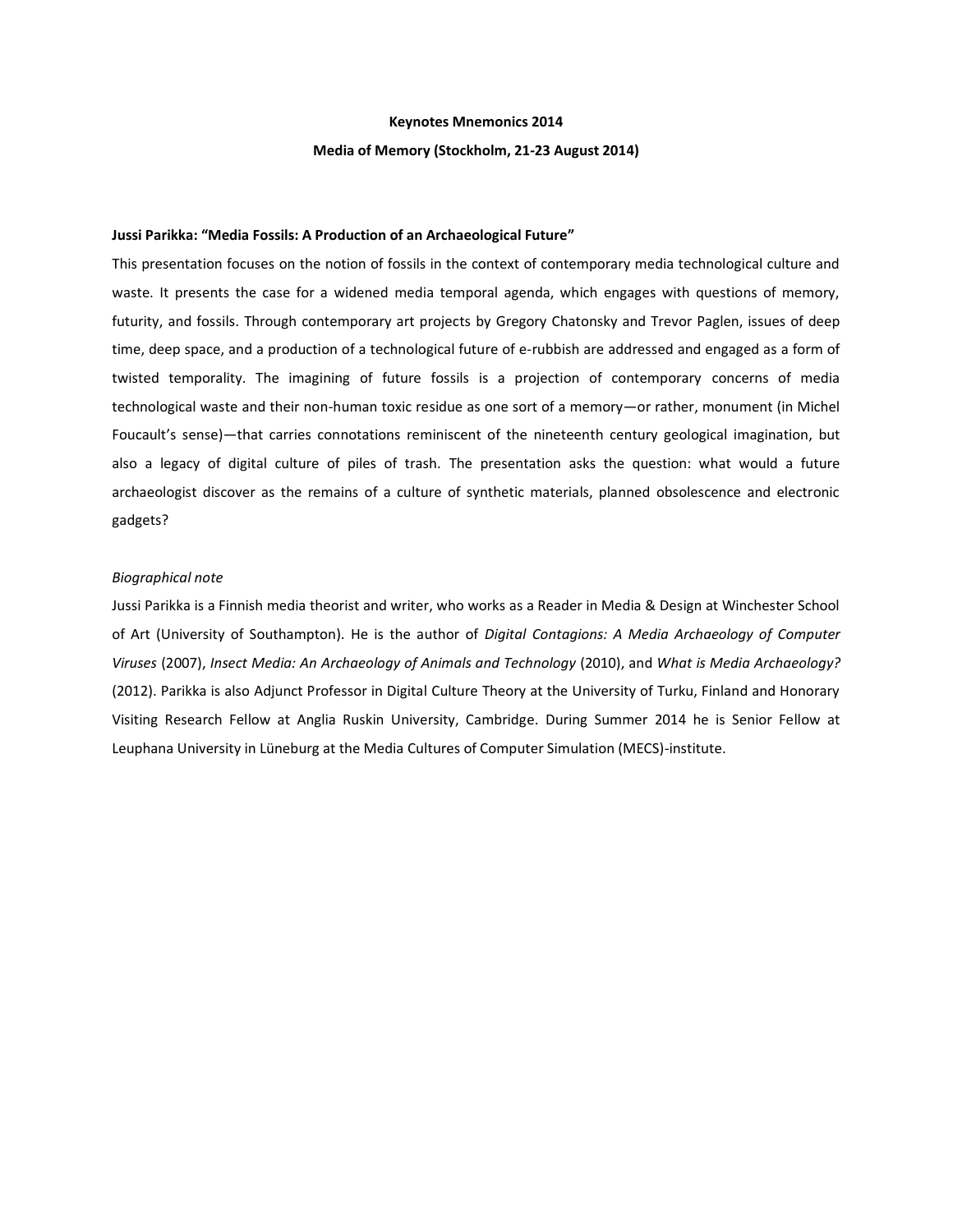## **José van Dijck, "Social Media and the Construction of Memory"**

In less than a decade, social media platforms such as Facebook, YouTube, Twitter and LinkedIn have come to deeply penetrate our daily habits of communication and socializing. These platforms also affect how individual and collective memory is constructed. This lecture will reflect on how social media have become filters of everyday life: what is the meaning of social activities such as "sharing" personal memories, "liking" certain pictures or "trending" topics in a world dominated by Facebook and Twitter? And what are the implications of the fact that large portions of everyday life are increasingly commercialized and engineered through social media? Facebook's and Twitter's algorithms do not simply reflect our behavior, habits and memory, but actively steer and manipulate sociality. At the heart of the social media industry's surge is the battle over information control: who owns the data generated by online social activities? The lecture addresses the question of user power in the ecosystem of connective media—an ecosystem that has become a distinctive shaper of a new mediatised age of memory.

# *Biographical note*

José van Dijck is a professor of Comparative Media Studies at the University of Amsterdam, where she also served as the Dean of Humanities. She holds a PhD from the University of California, San Diego (UCSD). Her visiting appointments include MIT, UC Santa Cruz, Concordia University Montreal, the Annenberg School for Communication at the University of Pennsylvania, and the University of Technology, Sydney. She is the author of six books, three co-edited volumes and some one hundred articles. Her latest book, titled *The Culture of Connectivity. A Critical History of Social Media*, was published by Oxford University Press (2013).